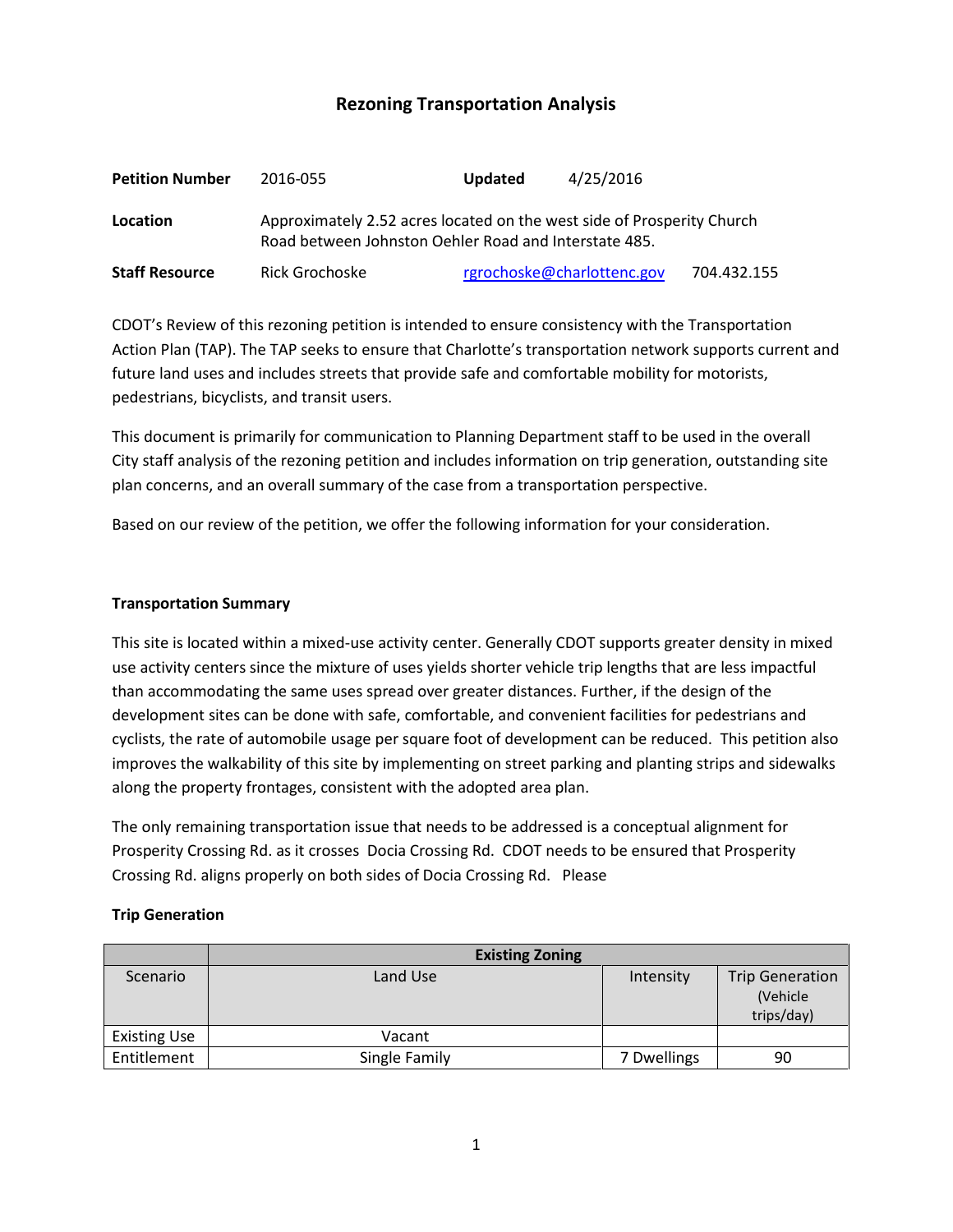|           | <b>Proposed Zoning</b> |                      |                        |  |
|-----------|------------------------|----------------------|------------------------|--|
| Site Plan | Land Use               | Intensity            | <b>Trip Generation</b> |  |
| Date      |                        |                      | (Vehicle               |  |
|           |                        |                      | trips/day)             |  |
| 1/25/2016 | Office                 | $8k \text{ ft}^2$    | 1,920                  |  |
|           | Retail                 | 9.5 $k \text{ ft}^2$ |                        |  |
|           | Mini-Warehouse         | 101 $k \text{ ft}^2$ |                        |  |

## **Curbline**

The setback in this district is measured from the back of the existing or proposed curb. The proposed curblines are shown correctly on the plan.

## **Resolved Issues**

- 1. The petitioner may need to revise the driveway connection to Robert Helms Rd. to eliminate one (1) additional on-street parking space west of the proposed driveway to provide adequate intersection sight distance requirements. The driveway connections and on-street parking reconfiguration will be determined during the construction permitting process.
- 2. The petitioner needs to revise the site plan to remove bike lanes on both Property Crossing Dr. and Docia Crossing Rd.
- 3. The petitioner needs to revise the site plan to provide an 8' planning strip and 6' sidewalk along the west side of the north/south private drive adjacent to the proposed SWM area.
- 4. The petitioner needs to revise and depict on the site plan 7' wide sidewalks where heading -in parking is proposed to provide adequate space for pedestrians (due to vehicle overhang).
- 5. The petitioner needs to widen Prosperity Crossing Rd. to a local collector street typical section requiring a minimum 51' of right-of-way; this street section allows recessed on-street parallel parking on both sides of the street. The future back of curb along the site's Prosperity Crossing Drive's frontage needs to be located 37' from the existing back of curb on the south side Prosperity Crossing Drive.
- 6. The petitioner needs to dedicate in fee simple 51' of total right-of-way as measured from Prosperity Crossing Rd.'s exiting "southern" right-of-way line. The public sidewalk along the sites Prosperity Crossing Rd. frontage can be placed in a permanent SUE or additional right-of-way. The petitioner needs to revise the site plan to depict and label future right-of-way and/or permanent Sidewalk Utility Easements along the site's Prosperity Crossing Rd. frontage
- 7. The petitioner needs to revise the site plan to depict and label a permanent SUE or additional rightof-way to include the entire 6' public sidewalk along the site's Docia Crossing Rd. frontage.

### **Outstanding Issues**

The petitioner needs to revise the site plan to show how the existing curbline of Prosperity Crossing Rd., *west of Docia Crossing Rd.* will properly align with the new curbline proposed *east of Docia Crossing Rd.*